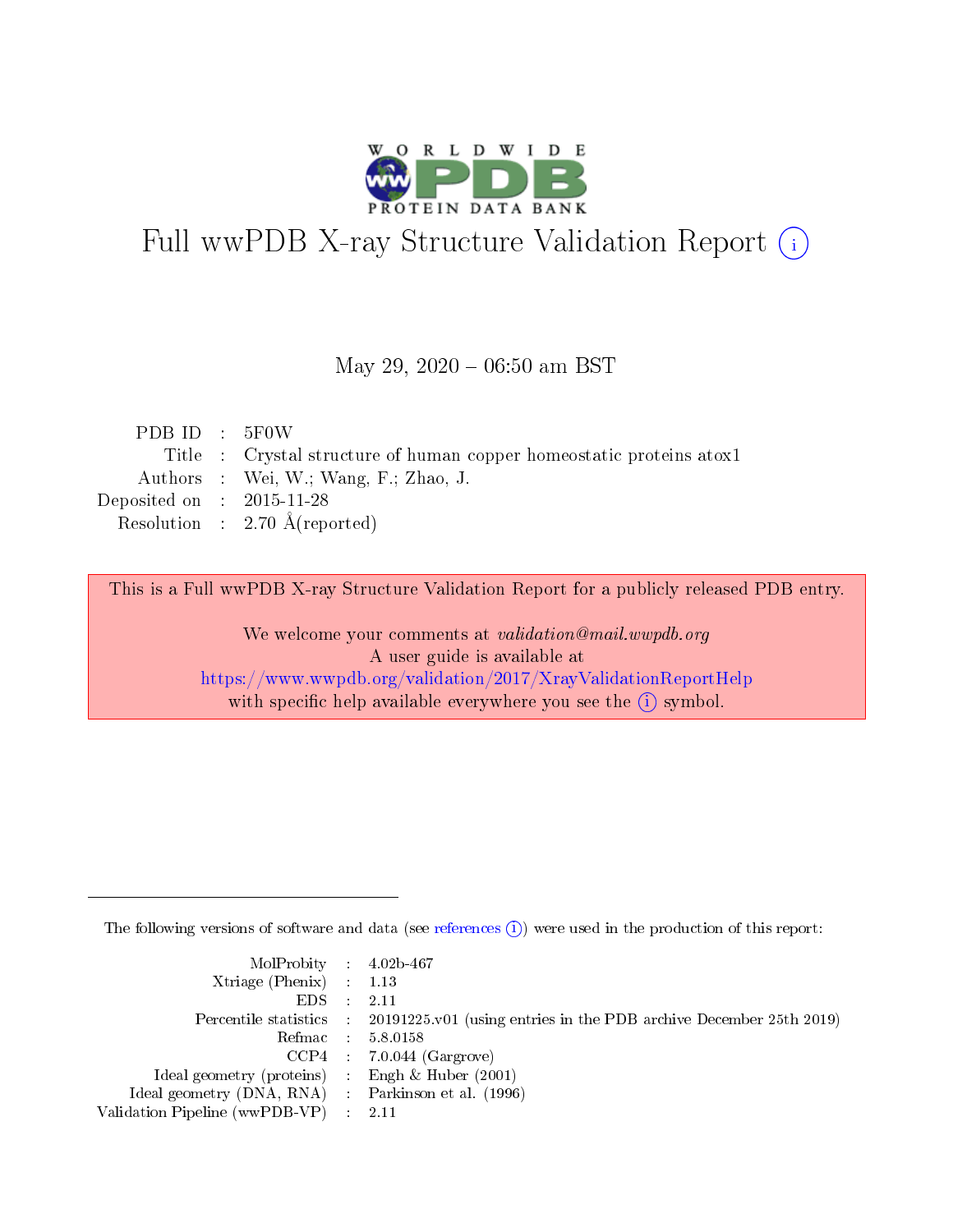# 1 [O](https://www.wwpdb.org/validation/2017/XrayValidationReportHelp#overall_quality)verall quality at a glance  $(i)$

The following experimental techniques were used to determine the structure: X-RAY DIFFRACTION

The reported resolution of this entry is 2.70 Å.

Percentile scores (ranging between 0-100) for global validation metrics of the entry are shown in the following graphic. The table shows the number of entries on which the scores are based.



| Metric                | Whole archive<br>$(\#\text{Entries})$ | Similar resolution<br>$(\#\text{Entries}, \text{resolution range}(\text{\AA}))$ |
|-----------------------|---------------------------------------|---------------------------------------------------------------------------------|
| $R_{free}$            | 130704                                | $2808(2.70-2.70)$                                                               |
| Clashscore            | 141614                                | $3122(2.70-2.70)$                                                               |
| Ramachandran outliers | 138981                                | $3069(2.70-2.70)$                                                               |
| Sidechain outliers    | 138945                                | $3069(2.70-2.70)$                                                               |
| RSRZ outliers         | 127900                                | $2737(2.70-2.70)$                                                               |

The table below summarises the geometric issues observed across the polymeric chains and their fit to the electron density. The red, orange, yellow and green segments on the lower bar indicate the fraction of residues that contain outliers for  $>=3, 2, 1$  and 0 types of geometric quality criteria respectively. A grey segment represents the fraction of residues that are not modelled. The numeric value for each fraction is indicated below the corresponding segment, with a dot representing fractions  $\epsilon=5\%$  The upper red bar (where present) indicates the fraction of residues that have poor fit to the electron density. The numeric value is given above the bar.

| Mol |        | $\sqrt{\text{Chain}\int$ Length | Quality of chain |    |
|-----|--------|---------------------------------|------------------|----|
|     | А      | 68                              | 4%<br>100%       |    |
|     | В      | 68                              | 3%<br>91%        | 9% |
|     | $\cap$ | 68                              | 12%<br>91%       | 9% |
|     |        | 68                              | 6%<br>93%        | 7% |

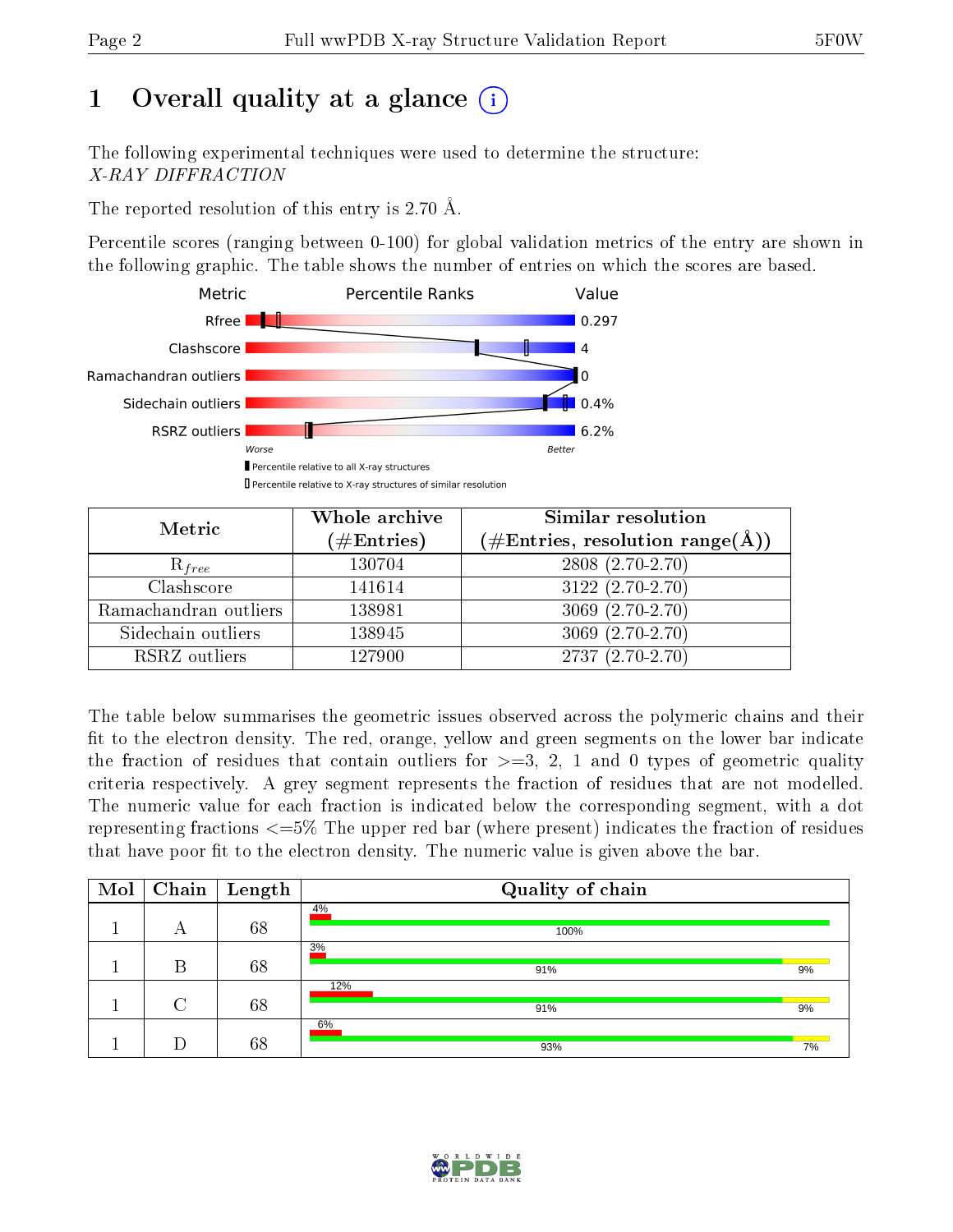# 2 Entry composition (i)

There are 3 unique types of molecules in this entry. The entry contains 2076 atoms, of which 0 are hydrogens and 0 are deuteriums.

In the tables below, the ZeroOcc column contains the number of atoms modelled with zero occupancy, the AltConf column contains the number of residues with at least one atom in alternate conformation and the Trace column contains the number of residues modelled with at most 2 atoms.

| Mol | Chain | Residues | Atoms |               |     |     |    | $ZeroOcc \   \$ AltConf | $\top$ Trace |  |
|-----|-------|----------|-------|---------------|-----|-----|----|-------------------------|--------------|--|
|     |       | 68       | Total | $\mathcal{C}$ |     |     | S  |                         |              |  |
|     | А     |          | 514   | 322           | 85  | 101 | -6 |                         |              |  |
|     | Β     | 68       | Total | $\mathbf{C}$  |     |     | S  |                         |              |  |
|     |       |          | 514   | 322           | 85  | 101 | -6 |                         |              |  |
|     |       |          | Total | $\mathcal{C}$ |     |     | S  |                         |              |  |
|     |       |          |       | 68            | 514 | 322 | 85 | 101                     | -6           |  |
|     |       |          | Total | $\mathbf{C}$  |     |     | S  |                         |              |  |
|     | 68    | 514      | 322   | 85            | 101 | 6   |    |                         |              |  |

Molecule 1 is a protein called Copper transport protein ATOX1.

Molecule 2 is SILVER ION (three-letter code: AG) (formula: Ag).

| Mol | Chain Residues | Atoms                                           | ZeroOcc   AltConf |
|-----|----------------|-------------------------------------------------|-------------------|
| 2   |                | Total Ag<br>$\overline{2}$<br>$\mathfrak{D}$    |                   |
| 2   |                | Total<br>Ag<br>$\overline{2}$<br>$\overline{2}$ |                   |
| 2   |                | Total Ag<br>$\overline{2}$<br>$\overline{2}$    |                   |
| 2   |                | Total<br>Ag<br>$\overline{2}$<br>$\mathcal{D}$  |                   |

Molecule 3 is water.

| Mol | Chain   Residues | Atoms                     | $ZeroOcc$   AltConf |
|-----|------------------|---------------------------|---------------------|
| З   |                  | Total O                   |                     |
| 3   |                  | Total<br>$\left( \right)$ |                     |
| З   |                  | Total<br>- ( )            |                     |
|     |                  | Total<br>3                |                     |

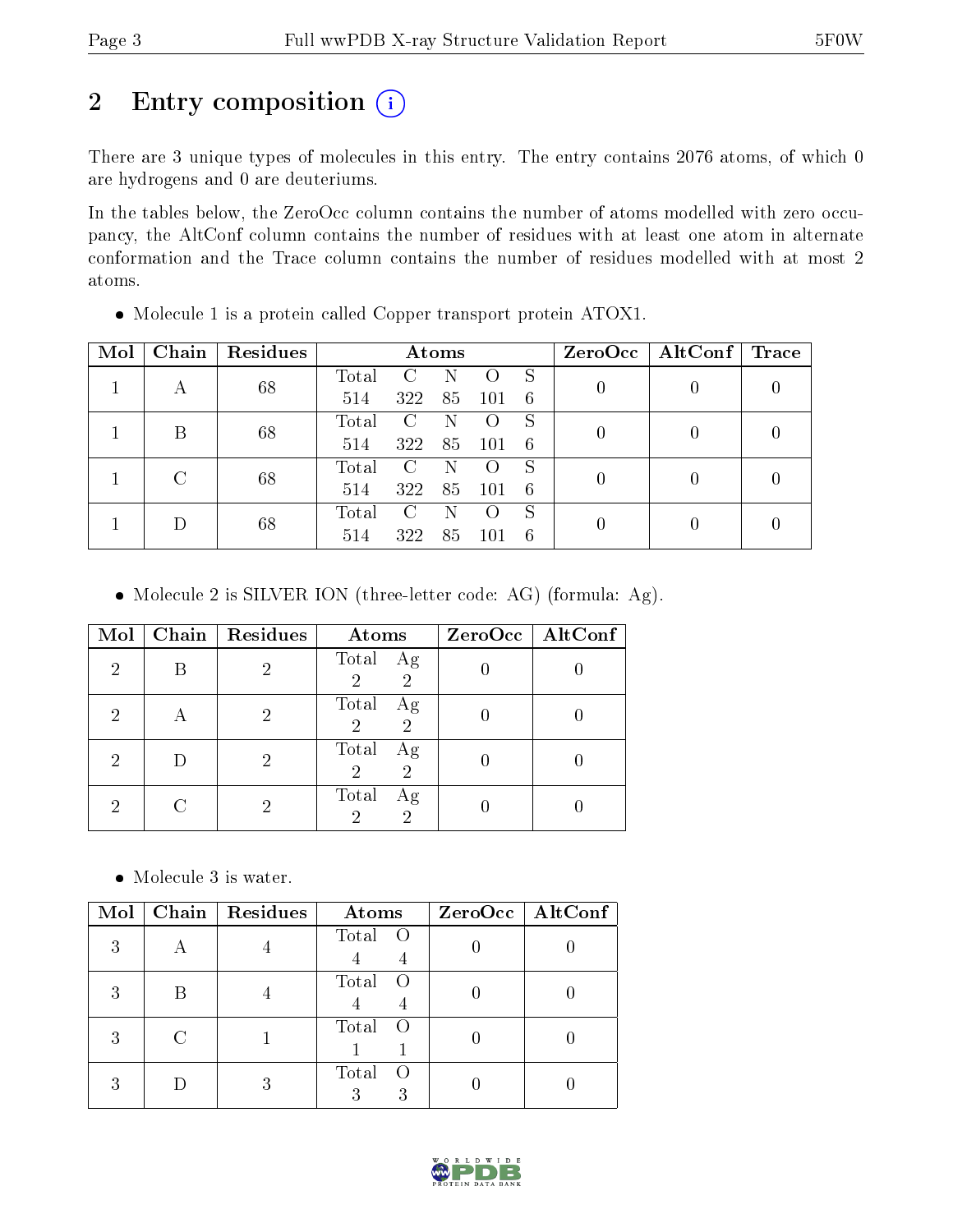# 3 Residue-property plots  $(i)$

These plots are drawn for all protein, RNA and DNA chains in the entry. The first graphic for a chain summarises the proportions of the various outlier classes displayed in the second graphic. The second graphic shows the sequence view annotated by issues in geometry and electron density. Residues are color-coded according to the number of geometric quality criteria for which they contain at least one outlier: green  $= 0$ , yellow  $= 1$ , orange  $= 2$  and red  $= 3$  or more. A red dot above a residue indicates a poor fit to the electron density (RSRZ  $> 2$ ). Stretches of 2 or more consecutive residues without any outlier are shown as a green connector. Residues present in the sample, but not in the model, are shown in grey.

• Molecule 1: Copper transport protein ATOX1

D49



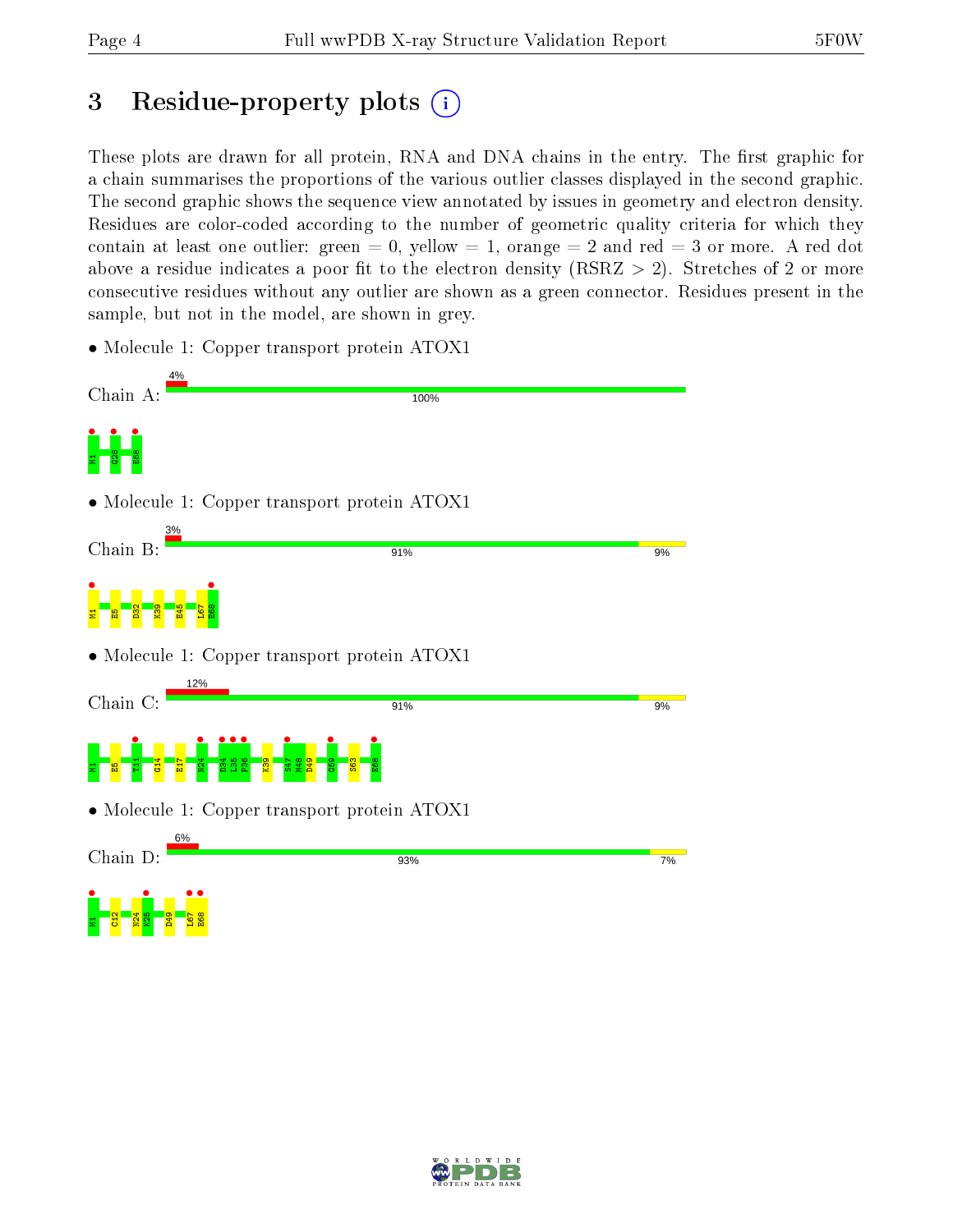# 4 Data and refinement statistics  $(i)$

| Property                                                             | Value                                              | Source     |
|----------------------------------------------------------------------|----------------------------------------------------|------------|
| Space group                                                          | $P_62$                                             | Depositor  |
| Cell constants                                                       | $112.49\text{\AA}$<br>$56.63\text{\AA}$<br>112.49Å |            |
| a, b, c, $\alpha$ , $\beta$ , $\gamma$                               | $120.00^{\circ}$<br>$90.00^\circ$<br>$90.00^\circ$ | Depositor  |
| Resolution $(A)$                                                     | 24.48<br>$-2.70$                                   | Depositor  |
|                                                                      | 24.48<br>2.70<br>$\frac{1}{2}$                     | <b>EDS</b> |
| % Data completeness                                                  | 94.5 (24.48-2.70)                                  | Depositor  |
| (in resolution range)                                                | 94.5 (24.48-2.70)                                  | <b>EDS</b> |
| $R_{merge}$                                                          | (Not available)                                    | Depositor  |
| $\mathrm{R}_{sym}$                                                   | (Not available)                                    | Depositor  |
| $\langle I/\sigma(I) \rangle^{-1}$                                   | $5.47$ (at 2.71Å)                                  | Xtriage    |
| Refinement program                                                   | <b>REFMAC 5.8.0049</b>                             | Depositor  |
|                                                                      | $\overline{0.261}$ ,<br>0.289                      | Depositor  |
| $R, R_{free}$                                                        | 0.270<br>0.297<br>$\ddot{\phantom{1}}$             | DCC        |
| $R_{free}$ test set                                                  | 487 reflections $(4.50\%)$                         | wwPDB-VP   |
| Wilson B-factor $(A^2)$                                              | 36.2                                               | Xtriage    |
| Anisotropy                                                           | 0.189                                              | Xtriage    |
| Bulk solvent $k_{sol}(e/\mathring{A}^3)$ , $B_{sol}(\mathring{A}^2)$ | $0.43$ , 46.4                                      | <b>EDS</b> |
| L-test for twinning <sup>2</sup>                                     | $>$ = 0.56, < $L^2$ > = 0.42<br>< L                | Xtriage    |
| Estimated twinning fraction                                          | $0.000$ for h,-h-k,-l                              | Xtriage    |
| $F_o, F_c$ correlation                                               | 0.89                                               | <b>EDS</b> |
| Total number of atoms                                                | 2076                                               | wwPDB-VP   |
| Average B, all atoms $(A^2)$                                         | 39.0                                               | wwPDB-VP   |

Xtriage's analysis on translational NCS is as follows: The largest off-origin peak in the Patterson function is  $4.55\%$  of the height of the origin peak. No significant pseudotranslation is detected.

<sup>&</sup>lt;sup>2</sup>Theoretical values of  $\langle |L| \rangle$ ,  $\langle L^2 \rangle$  for acentric reflections are 0.5, 0.333 respectively for untwinned datasets, and 0.375, 0.2 for perfectly twinned datasets.



<span id="page-4-1"></span><span id="page-4-0"></span><sup>1</sup> Intensities estimated from amplitudes.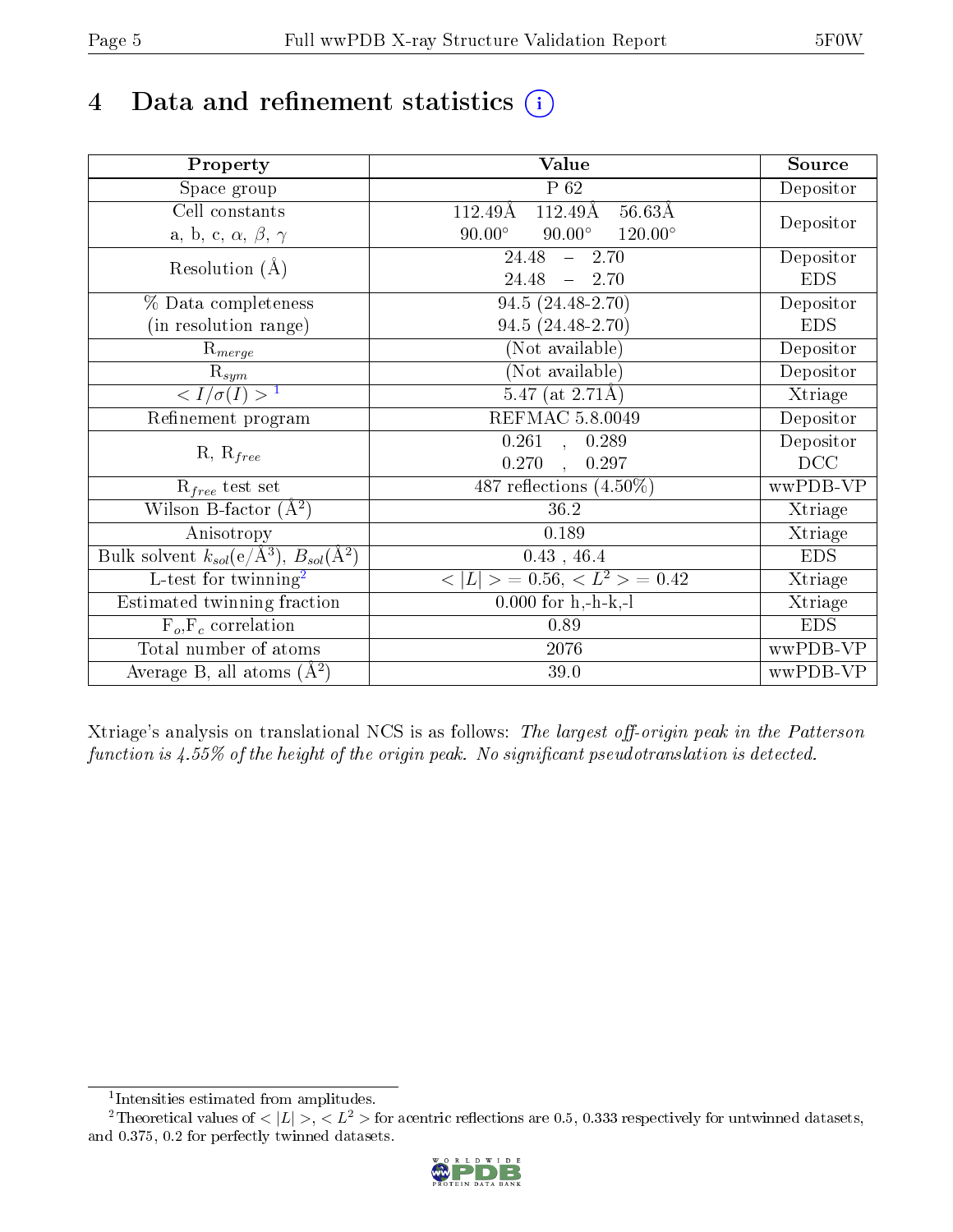# 5 Model quality  $(i)$

## 5.1 Standard geometry  $(i)$

Bond lengths and bond angles in the following residue types are not validated in this section: AG

The Z score for a bond length (or angle) is the number of standard deviations the observed value is removed from the expected value. A bond length (or angle) with  $|Z| > 5$  is considered an outlier worth inspection. RMSZ is the root-mean-square of all Z scores of the bond lengths (or angles).

| Mol | Chain     |      | Bond lengths    | Bond angles |                              |  |
|-----|-----------|------|-----------------|-------------|------------------------------|--|
|     |           | RMSZ | $\ Z\  > 5$     | RMSZ        | # $ Z >5$                    |  |
|     |           | 0.68 | 0/520           | 0.83        | 0/696                        |  |
|     | В         | 0.70 | 0/520           | 0.84        | 0/696                        |  |
|     | С         | 0.71 | 0/520           | 0.96        | $\overline{1/6}96$ $(0.1\%)$ |  |
|     | Ð         | 0.69 | 0/520           | 0.82        | 0/696                        |  |
| All | $\rm{Al}$ | 0.70 | $^{\prime}2080$ | 0.86        | 1/2784<br>$(0.0\%)$          |  |

There are no bond length outliers.

All (1) bond angle outliers are listed below:

|  |  | $\mid$ Mol $\mid$ Chain $\mid$ Res $\mid$ Type $\mid$ Atoms $\mid$ | $\vert Z \vert$ Observed( <sup>o</sup> )   Ideal( <sup>o</sup> ) |        |
|--|--|--------------------------------------------------------------------|------------------------------------------------------------------|--------|
|  |  | $\vert$ ASP $\vert$ CB-CA-C $\vert$ -5.01 $\vert$                  | 100 39                                                           | 110 40 |

There are no chirality outliers.

There are no planarity outliers.

## 5.2 Too-close contacts  $(i)$

In the following table, the Non-H and H(model) columns list the number of non-hydrogen atoms and hydrogen atoms in the chain respectively. The H(added) column lists the number of hydrogen atoms added and optimized by MolProbity. The Clashes column lists the number of clashes within the asymmetric unit, whereas Symm-Clashes lists symmetry related clashes.

|  |     |     | Mol   Chain   Non-H   $H(model)$   $H(added)$   Clashes   Symm-Clashes |
|--|-----|-----|------------------------------------------------------------------------|
|  | 514 | 528 |                                                                        |
|  | 514 | 529 |                                                                        |
|  | 514 | 529 |                                                                        |
|  | 514 | 528 |                                                                        |
|  |     |     |                                                                        |
|  |     |     |                                                                        |

Continued on next page...

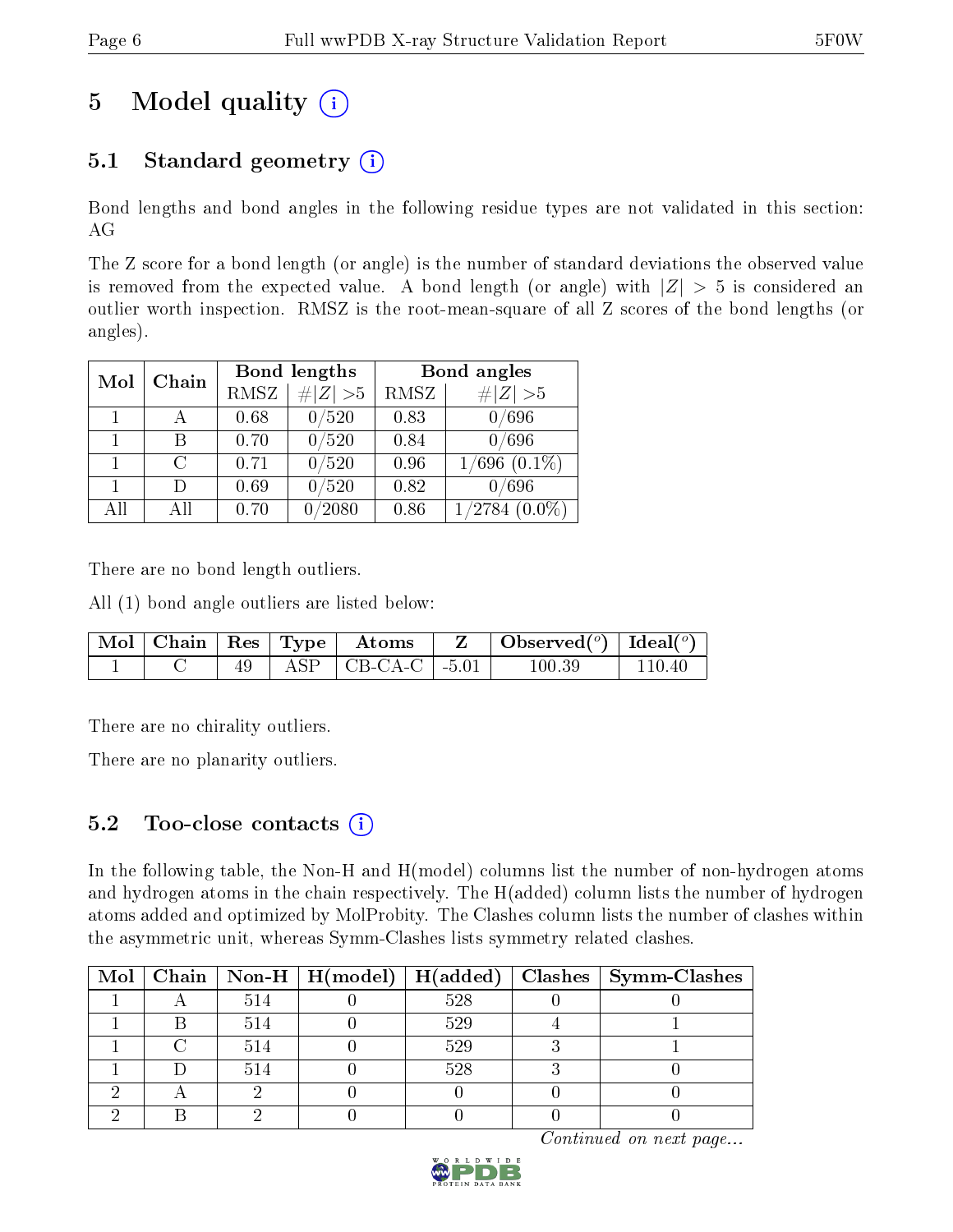|  |      |  | Mol   Chain   Non-H   H(model)   H(added)   Clashes   Symm-Clashes |
|--|------|--|--------------------------------------------------------------------|
|  |      |  |                                                                    |
|  |      |  |                                                                    |
|  |      |  |                                                                    |
|  |      |  |                                                                    |
|  |      |  |                                                                    |
|  |      |  |                                                                    |
|  | 2076 |  |                                                                    |

Continued from previous page...

The all-atom clashscore is defined as the number of clashes found per 1000 atoms (including hydrogen atoms). The all-atom clashscore for this structure is 4.

All (8) close contacts within the same asymmetric unit are listed below, sorted by their clash magnitude.

| Atom-1            | Atom-2             | Interatomic<br>distance $(A)$ | Clash<br>overlap $(A)$ |  |
|-------------------|--------------------|-------------------------------|------------------------|--|
| 1: B:39: LYS: HE2 | 3: B:203:HOH:O     | 1.79                          | 0.81                   |  |
| 1: D:67: LEU:O    | 1: D:68: GLU: HG2  | 2.05                          | 0.56                   |  |
| 1:C:14:GLY:HA3    | 1: D: 12: CYS: SG  | 2.50                          | 0.52                   |  |
| 1:C:14:GLY:O      | 1:C:17:GLU:HB3     | 2.15                          | 0.46                   |  |
| 1:C:5:GLU:OE1     | 1:C:39:LYS:NZ      | 2.36                          | 0.43                   |  |
| 1: B: 5: GLU: OE2 | 1: B:39: LYS: NZ   | 2.44                          | 0.42                   |  |
| 1:B:1:MET:HB3     | 1:B:45:GLU:OE2     | 2.20                          | 0.41                   |  |
| 1: B:67: LEU:O    | 1: D: 24: ASN: ND2 | 2.47                          | 0.41                   |  |

All (1) symmetry-related close contacts are listed below. The label for Atom-2 includes the symmetry operator and encoded unit-cell translations to be applied.

| Atom-1         | Atom-2                                              | Interatomic<br>distance $(A)$ | Clash<br>overlap (A |
|----------------|-----------------------------------------------------|-------------------------------|---------------------|
| 1:B:32:ASP:OD1 | 655<br>$1:\mathrm{C}:63:\mathrm{SER}:\mathrm{OGI5}$ |                               | - 06. ر             |

### 5.3 Torsion angles  $(i)$

#### 5.3.1 Protein backbone (i)

In the following table, the Percentiles column shows the percent Ramachandran outliers of the chain as a percentile score with respect to all X-ray entries followed by that with respect to entries of similar resolution.

The Analysed column shows the number of residues for which the backbone conformation was analysed, and the total number of residues.

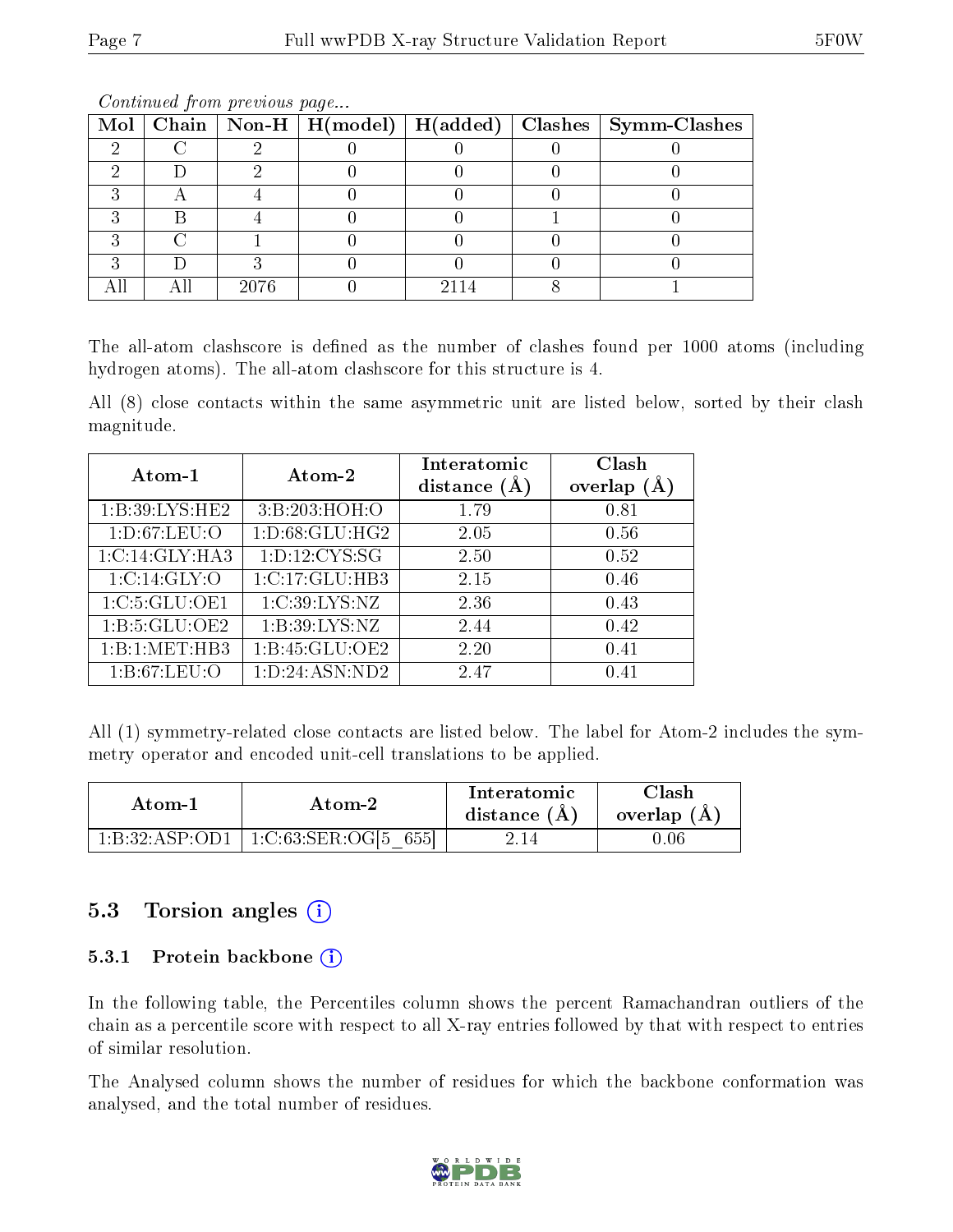| Mol | Chain   | Analysed        | Favoured     | Allowed  | Outliers         |     | Percentiles |
|-----|---------|-----------------|--------------|----------|------------------|-----|-------------|
|     | А       | 66/68 (97%)     | 66 $(100\%)$ |          | $\theta$         | 100 | 100         |
|     | B       | $66/68$ (97%)   | 66 (100\%)   |          | $\left( \right)$ | 100 | 100         |
|     | $\rm C$ | $66/68$ $(97%)$ | 64 (97\%)    | $2(3\%)$ | $\left( \right)$ | 100 | 100         |
|     | D       | $66/68$ (97%)   | 66 (100\%)   |          | $\left( \right)$ | 100 | 100         |
| All | All     | 264/272(97%)    | $262(99\%)$  | $2(1\%)$ | 0                |     | 100         |

There are no Ramachandran outliers to report.

#### 5.3.2 Protein sidechains (i)

In the following table, the Percentiles column shows the percent sidechain outliers of the chain as a percentile score with respect to all X-ray entries followed by that with respect to entries of similar resolution.

The Analysed column shows the number of residues for which the sidechain conformation was analysed, and the total number of residues.

| Mol | Chain         | Analysed          | Rotameric<br>Outliers |                  | Percentiles |                  |  |
|-----|---------------|-------------------|-----------------------|------------------|-------------|------------------|--|
|     | A             | $59/59$ $(100\%)$ | 59 $(100\%)$          |                  | 100         | 100              |  |
|     | B             | $59/59$ $(100\%)$ | 59 $(100\%)$          | $\left( \right)$ | 100         | 100 <sub>l</sub> |  |
|     | $\mathcal{C}$ | $59/59$ $(100\%)$ | 59 $(100\%)$          |                  | 100         | 100 <sub>1</sub> |  |
|     | D             | $59/59(100\%)$    | 58 (98%)              | $1(2\%)$         | 60          | 84               |  |
| All | All           | $236/236$ (100%)  | 235 $(100\%)$         | $1(0\%)$         | 91          | 97               |  |

All (1) residues with a non-rotameric sidechain are listed below:

| Chain   Res | рe |
|-------------|----|
|             |    |

Some sidechains can be flipped to improve hydrogen bonding and reduce clashes. There are no such sidechains identified.

#### 5.3.3 RNA (1)

There are no RNA molecules in this entry.

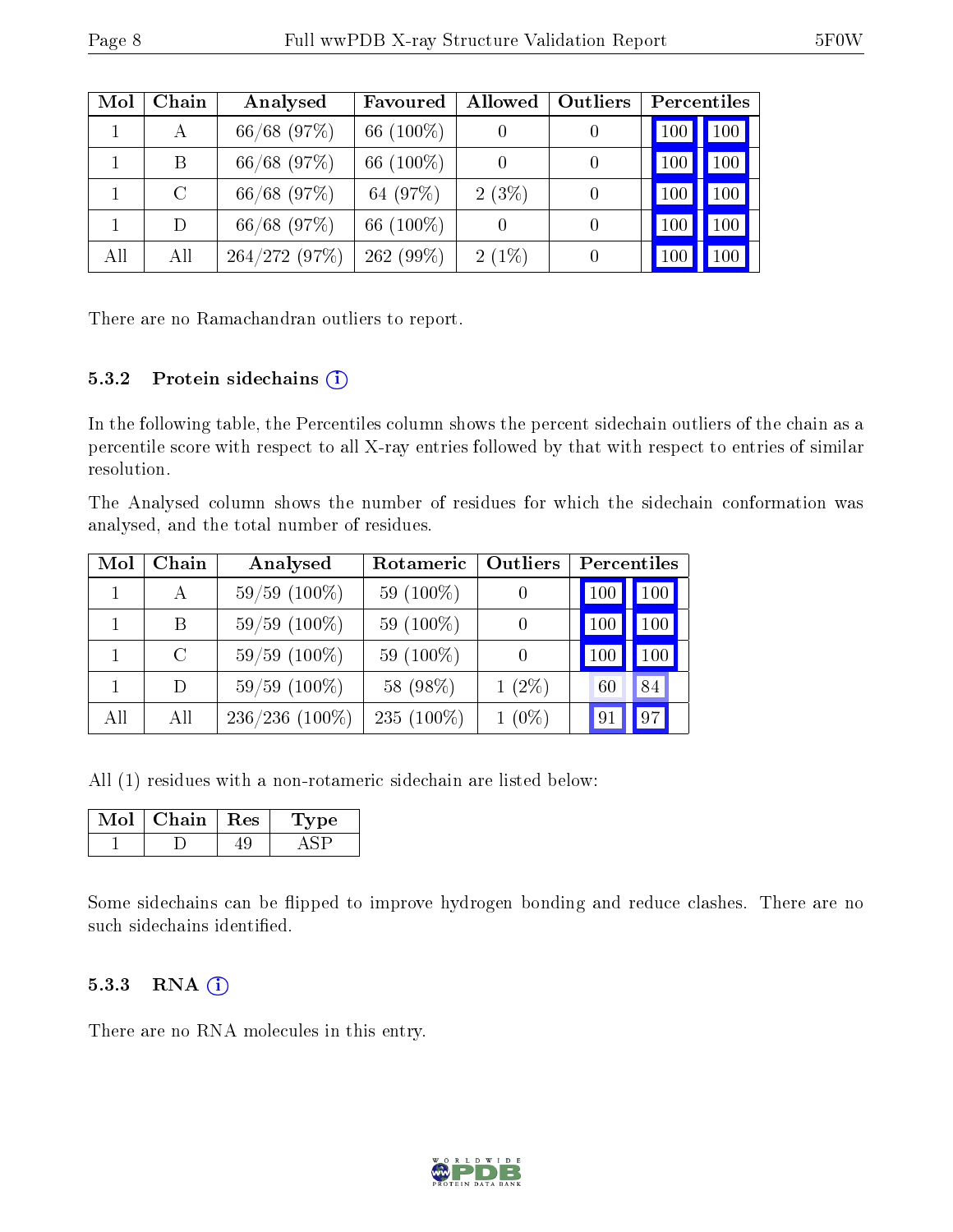### 5.4 Non-standard residues in protein, DNA, RNA chains (i)

There are no non-standard protein/DNA/RNA residues in this entry.

#### 5.5 Carbohydrates  $(i)$

There are no carbohydrates in this entry.

#### 5.6 Ligand geometry (i)

Of 8 ligands modelled in this entry, 8 are monoatomic - leaving 0 for Mogul analysis.

There are no bond length outliers.

There are no bond angle outliers.

There are no chirality outliers.

There are no torsion outliers.

There are no ring outliers.

No monomer is involved in short contacts.

### 5.7 [O](https://www.wwpdb.org/validation/2017/XrayValidationReportHelp#nonstandard_residues_and_ligands)ther polymers  $(i)$

There are no such residues in this entry.

### 5.8 Polymer linkage issues  $(i)$

There are no chain breaks in this entry.

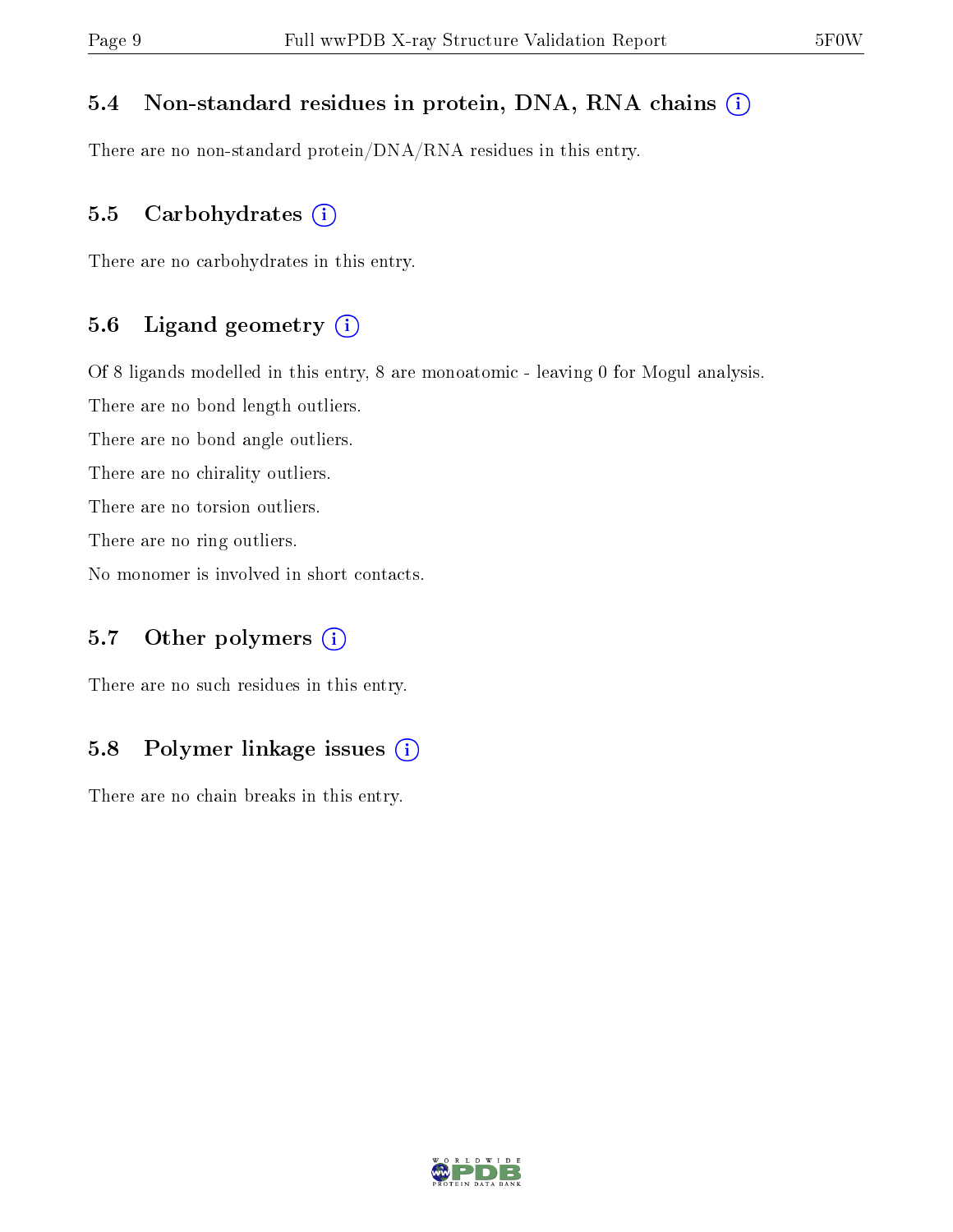# 6 Fit of model and data  $(i)$

## 6.1 Protein, DNA and RNA chains  $(i)$

In the following table, the column labelled  $#RSRZ> 2'$  contains the number (and percentage) of RSRZ outliers, followed by percent RSRZ outliers for the chain as percentile scores relative to all X-ray entries and entries of similar resolution. The OWAB column contains the minimum, median,  $95<sup>th</sup>$  percentile and maximum values of the occupancy-weighted average B-factor per residue. The column labelled ' $Q< 0.9$ ' lists the number of (and percentage) of residues with an average occupancy less than 0.9.

| Mol | Chain         | Analysed          | $<$ RSRZ $>$ | $\rm \#RSRZ{>}2$               | $OWAB(A^2)$    | Q <sub>0.9</sub> |
|-----|---------------|-------------------|--------------|--------------------------------|----------------|------------------|
|     |               | $68/68$ $(100\%)$ | 0.43         | $3(4\%)$ 34<br>33              | 22, 34, 51, 60 |                  |
|     | B             | $68/68$ (100\%)   | 0.48         | $2(2\%)$<br>-51<br>52          | 22, 33, 47, 56 |                  |
|     | $\mathcal{C}$ | $68/68$ $(100\%)$ | 0.72         | 8 (11\%) $4$<br>$\vert\vert$ 3 | 32, 41, 50, 69 |                  |
|     |               | $68/68$ $(100\%)$ | 0.74         | $4(5\%)$<br>22<br>21           | 29, 40, 56, 80 |                  |
| All | All           | $272/272(100\%)$  | 0.59         | 17 $(6%)$<br>20<br>19          | 22, 38, 53, 80 |                  |

All (17) RSRZ outliers are listed below:

| Mol            | ${\bf Chain}$      | Res          | <b>Type</b>          | <b>RSRZ</b> |
|----------------|--------------------|--------------|----------------------|-------------|
| $\mathbf{1}$   | D                  | 68           | GLU                  | 4.7         |
| $\mathbf{1}$   | D                  | 67           | <b>LEU</b>           | 4.5         |
| $\overline{1}$ | $\overline{\rm A}$ | 68           | $GL\overline{U}$     | 3.8         |
| $\overline{1}$ | $\overline{\rm A}$ | 28           | $\rm GLY$            | 3.7         |
| $\mathbf{1}$   | $\overline{\rm C}$ | 11           | THR                  | 3.5         |
| $\mathbf{1}$   | D                  | 1            | MET                  | 3.3         |
| $\mathbf{1}$   | $\bf{A}$           | $\mathbf{1}$ | MET                  | 3.1         |
| $\mathbf{1}$   | $\overline{C}$     | 68           | GLU                  | 3.0         |
| $\mathbf{1}$   | $\boldsymbol{B}$   | $\mathbf{1}$ | MET                  | 3.0         |
| $\mathbf{1}$   | $\overline{\rm C}$ | 34           | ASP                  | 2.7         |
| $\mathbf{1}$   | $\overline{C}$     | 47           | SER                  | 2.7         |
| $\mathbf{1}$   | $\overline{\rm C}$ | 36           | PRO                  | 2.6         |
| $\mathbf 1$    | D                  | 25           | <b>LYS</b>           | 2.5         |
| $\mathbf 1$    | $\overline{C}$     | 59           | $\rm GLY$            | 2.2         |
| $\mathbf{1}$   | $\overline{\rm C}$ | 35           | LEU                  | 2.1         |
| $\mathbf{1}$   | $\overline{C}$     | 24           | ASN                  | $2.0\,$     |
| $\mathbf 1$    | Β                  | 68           | $\operatorname{GLU}$ | 2.0         |

## 6.2 Non-standard residues in protein, DNA, RNA chains  $(i)$

There are no non-standard protein/DNA/RNA residues in this entry.